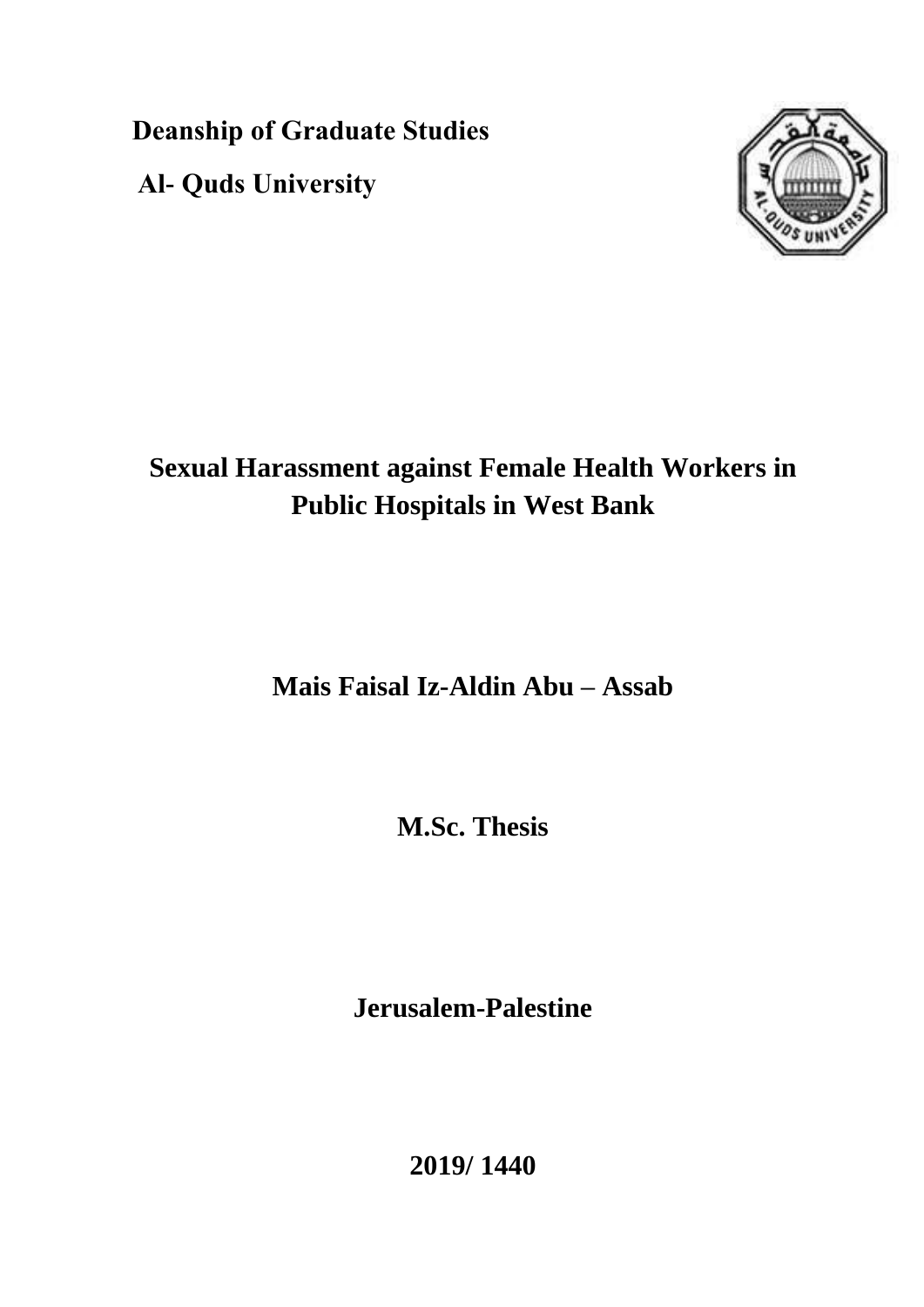# **Sexual Harassment against Female Health Workers in Public Hospitals in West Bank**

**Prepared by:** 

## **Mais Faisal Iz-Aldin Abu-Assab**

**BSc. of Medical Laboratory Sciences/Arab American University –Palestine**

**Supervisor: Motasem Hamdan, PhD**

**A Thesis Submitted in Partial Fulfillment of Requirements for the Degree of Master of Policies and Health Management/ Public Health School of Public Health- Al-Quds University**

**2019/ 1440**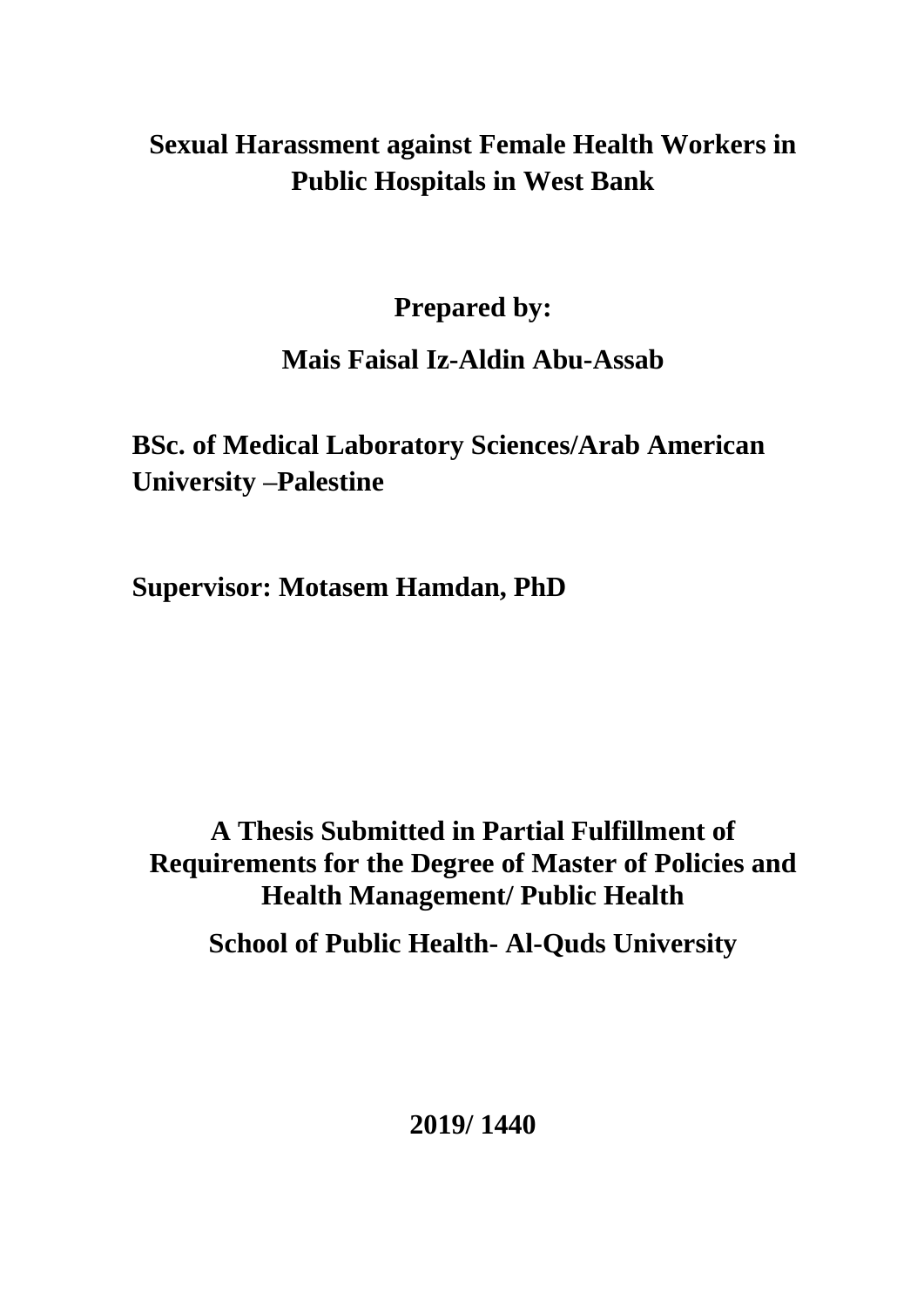Al-Quds University Deanship of Graduate Studies Politics & Health Management



### **Thesis Approval**

### **Sexual Harassment against Female Health Workers in Public Hospitals in West Bank**

Prepared by: Mais Faisal Iz-Aldin Abu-Assab

Registration number: 21511526

Supervisor: Dr. Motasem Hamdan

Master thesis submitted and accepted, Date 4/3/2019 The names and the signature of the examining committee members are as follows:

He ad of the committee: Dr. Motasem Hamdan Signature:

Internal examiner: Dr. Asma Imam Signature:

External examiner: Dr. Amal Abu Awad Signature:

| Signature: |  |
|------------|--|

Jerusalem-Palestine

2019/ 1440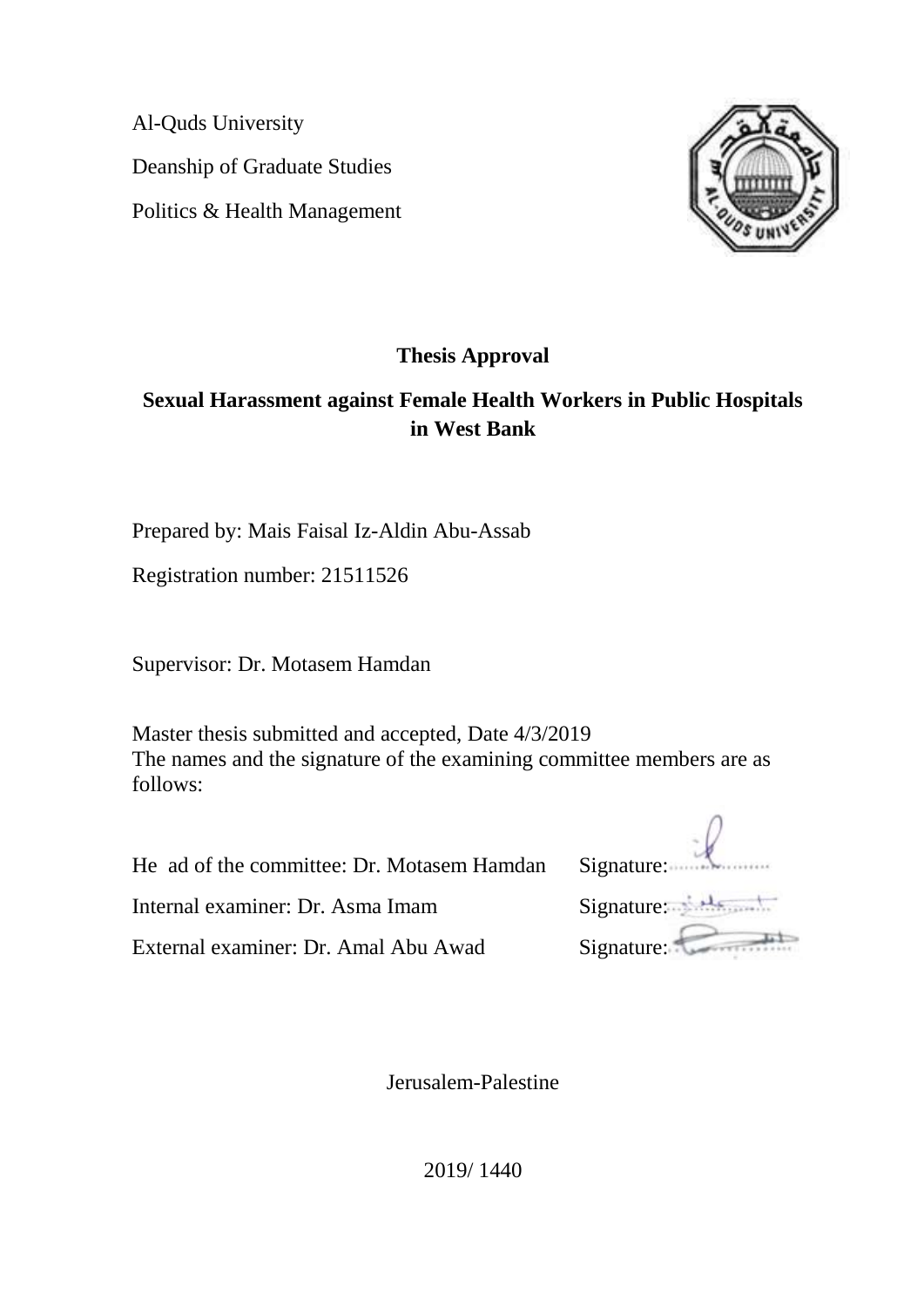### **Dedication**

*To the memory of my mother "Ibtesam", a strong and gentle soul who taught me to trust in Allah, believe in hard work and always have belief in my potentials.*

*I dedicate this work to my father Faisal; "without him nothing of my success would have been possible".*

*My sister May, who has always been with me in every single moment.*

*My brothers Malek, Murad & Motie, who were my backbone whenever I needed the support.*

*My partner & Fiancé Husam for his patience and love.*

*To my friends, who were there to lift me up whenever I felt down to help me approach my achievement.*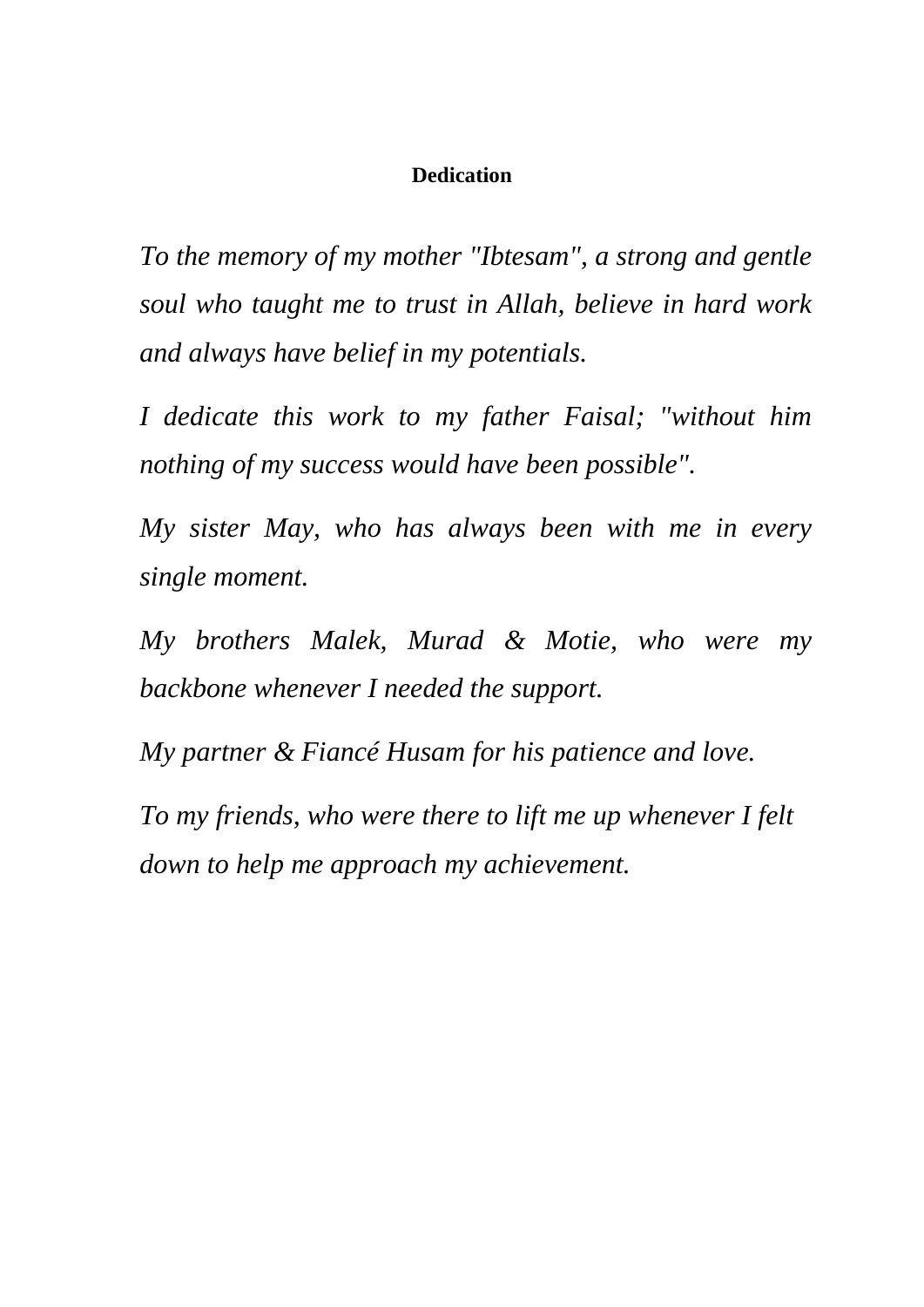### <span id="page-4-0"></span>**Declaration**

I certify that this entire thesis submitted for the Degree of Master, is the result of my own research, except where otherwise acknowledged, and that this thesis (or any part of the same) has not been submitted for a higher degree or qualification to any other university or institution.

Signed: ...………………

Mais Faisal Iz-Aldin Abu-Assab

Date:4/3/ 2019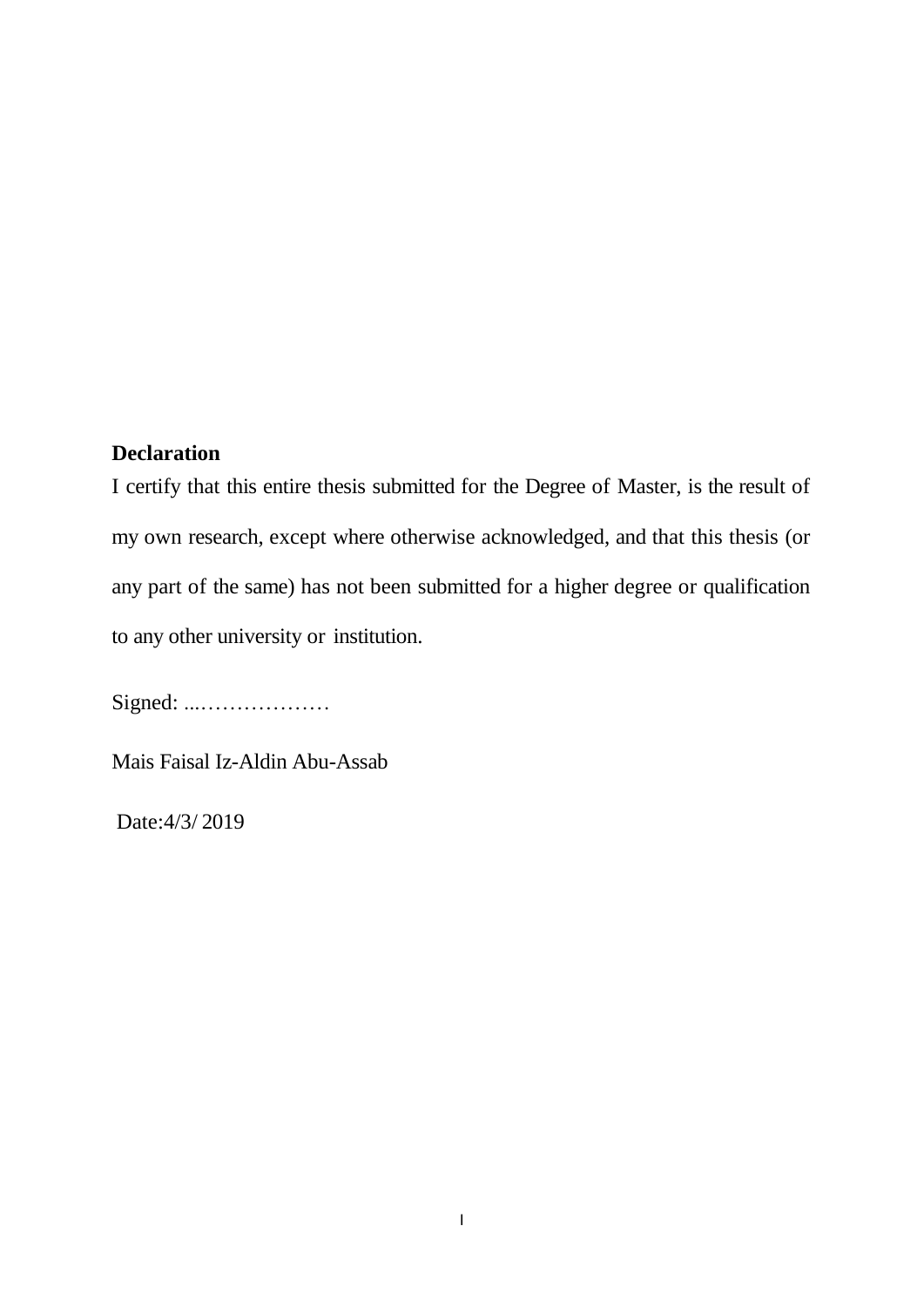#### **Acknowledgment**

<span id="page-5-0"></span>The completion of this thesis would not have been possible without the support and encouragement of several special people. Hence, I would like to take this opportunity to bestow my gratitude to those who have assisted me in a myriad of ways. I'd first like to express my heartfelt thanks to my supervisor "Dr. Motasem Hamdan", the most supportive and considerate supervisor I would have asked for. There were a lot of times where I had reached rock bottom and Dr. Motasem was there in each incident to steer me towards leading the right path. He offered his time to listen to the difficulties I faced and always boosted my belief that my work really matters. His willingness to offer me so much of his time and understanding is the major reason this thesis is completed; "Thank you so much".

I was also fortunate to study with some wonderful colleagues, who at opportune times offered me their wise counsel, the willingness to succeed despite the difficulties, and who provided me with a balanced perspective that will sustain.

Finally, I send my gratitude to my family to whom I owe all the success. To my father Faisal: "thank you for showing me that the key to life is enjoyment". To my sister May, "thank you for the unstoppable support". And to my brothers Malek, Murad and Motie. And above all, to the one person who made this all possible; my mom "Ibtesam". She was the constant source of support and encouragement and has made a numerous number of sacrifices for the entire family, especially for me to continue my education; for without her understanding this work would have never been completed, "you are my enormous inspiration, may your soul rest in peace". Also I"ll never forget to thank my partner "Husam" for his patience and his support in helping me to finalize this work.

Thank you all.

II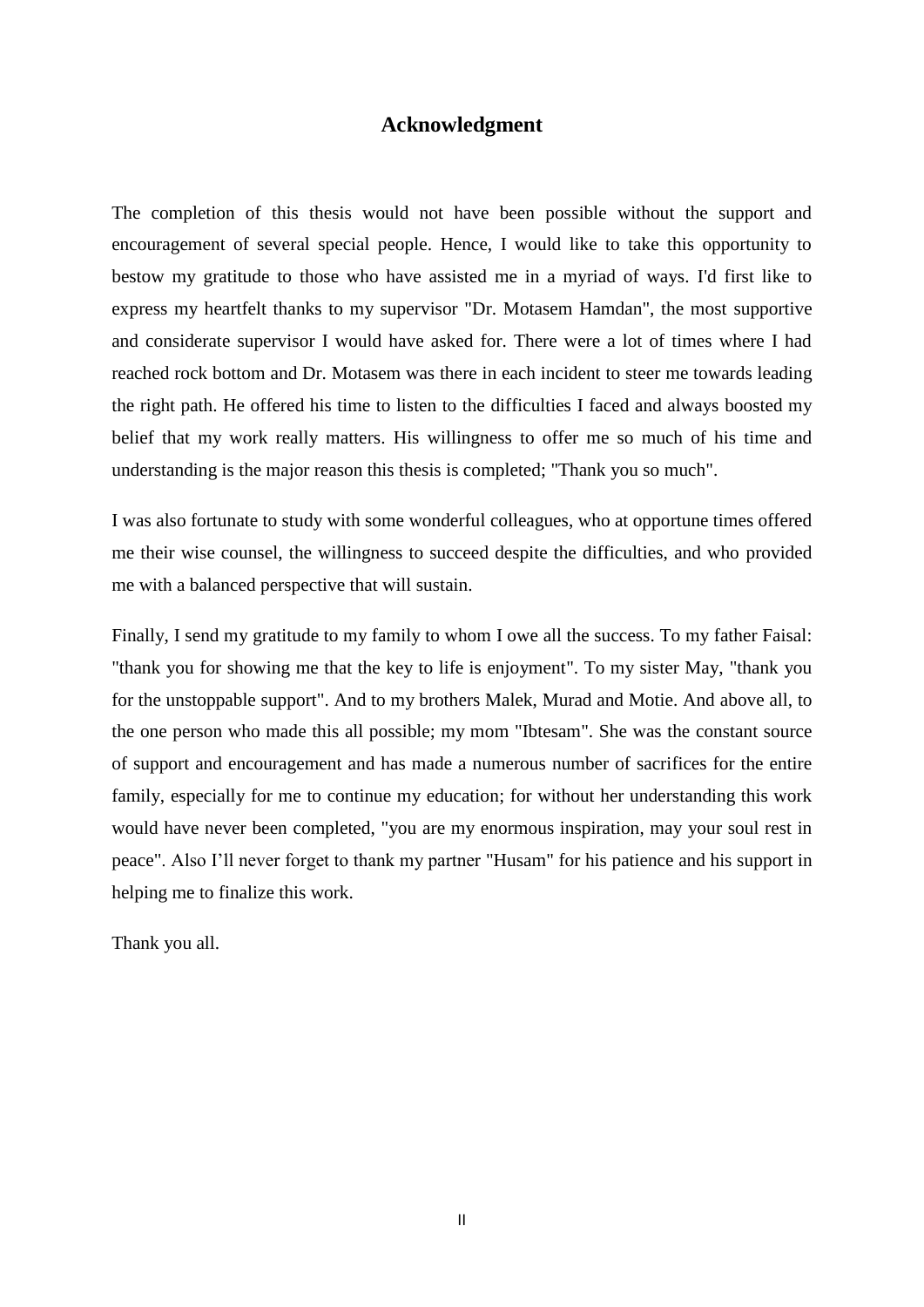#### **Abstract**

<span id="page-6-0"></span>**Background:** Sexual harassment is considered one of the most prevalent types of violence against women. The issue is a recognized phenomenon throughout the world in all cultural and occupational contexts. The World Bank defines sexual harassment as is any unwelcome sexual advance, request for sexual favor or other verbal, non-verbal or physical conduct of a sexual nature which unreasonably interferes with work, is made a condition of employment, or creates an intimidating, hostile or offensive environment.

The problem of sexual harassment in workplaces is well known as a significant issue. It is an occupational hazard and a violation of human rights. According to the Palestinian Central Bureau of Statistics, the number of women who have joined the labor force has been increased from 10.3% in 2001 to 19% in 2017. Therefore, increased their vulnerability to unwanted attention at the workplace.

When a male harasses a woman on the job, he is doing more than annoying her, he is creating tension which makes her job more difficult and reduces her productivity. A woman who is a target of sexual harassment often goes in the same process of victimization like other gender related crimes, frequently blaming herself and doubting her own self-worth.

The objective of this study is to explore prevalence, types, and the effect of workplace harassment against female health workers in public hospitals in the West Bank, the consequences, and the associated risk factors.

**Methods:** A descriptive cross-sectional study was conducted on a sample of 238 female health workers in all departments at three major public hospitals in West Bank. A selfadministered questionnaire was developed based on the WHO workplace violence questionnaire which was used to collect the data. The questionnaire consisted of 3 parts: sociodemographic data, incident of harassment, and reporting of harassment. Oral consent was obtained from the participants. The questionnaire was filled by 238 female health workers, the response rate was 87.5%, and the data were analyzed using SPSS.

**Findings:** The prevalence of sexual harassment among participants was (27.3%). The most common type of sexual harassment was oral with the percent of (44.6%). Assaulters of sexual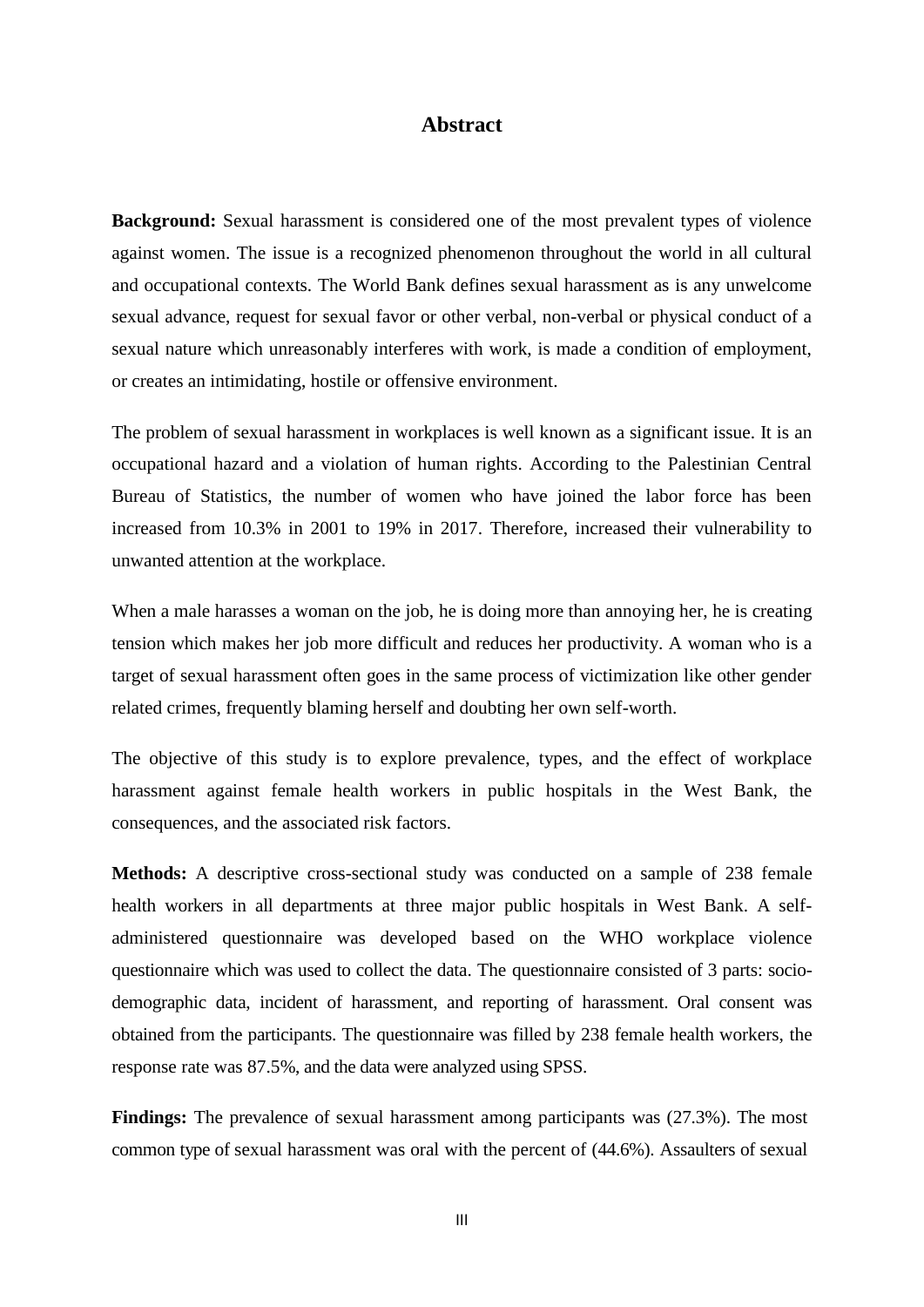harassment were as follows:  $(24.6%)$  were patients' companions, and  $(21.5%)$  were colleagues in the same position.

"Job category" and "years of experience in the current hospital" are significantly associated with exposure to sexual harassment ( $p \le 0.05$ ). Nurses showed their vulnerability to be harassed 3 times more than doctors (OR= 2.8;  $95\%$ CI (1.173 – 6.738)); on the other hand, workers who had 1- 5 years of experience in the hospital were more likely to be harassed 1.5 times more than those who worked for more than 10 years (OR=  $1.583$ ,  $95\%$ CI (0.393 – 6.374)). The majority of respondents (44.5%) indicated that they don"t know about hospital policies regarding harassment, while 41.6% assured the absence of any policies. Only 12.8% (mainly 8 cases) reported the incident of harassment; 1 case reported for the hospital administration, 2 cases reported for the police and 5 cases to the direct manager.

**Interpretation:** The study revealed high prevalence of sexual harassment among females in the health system compared to other findings in other studies. Meanwhile, the study showed significant underreporting of sexual harassment. There is a need for effective policies and strategies to prevent harassment against female health workers in public hospitals.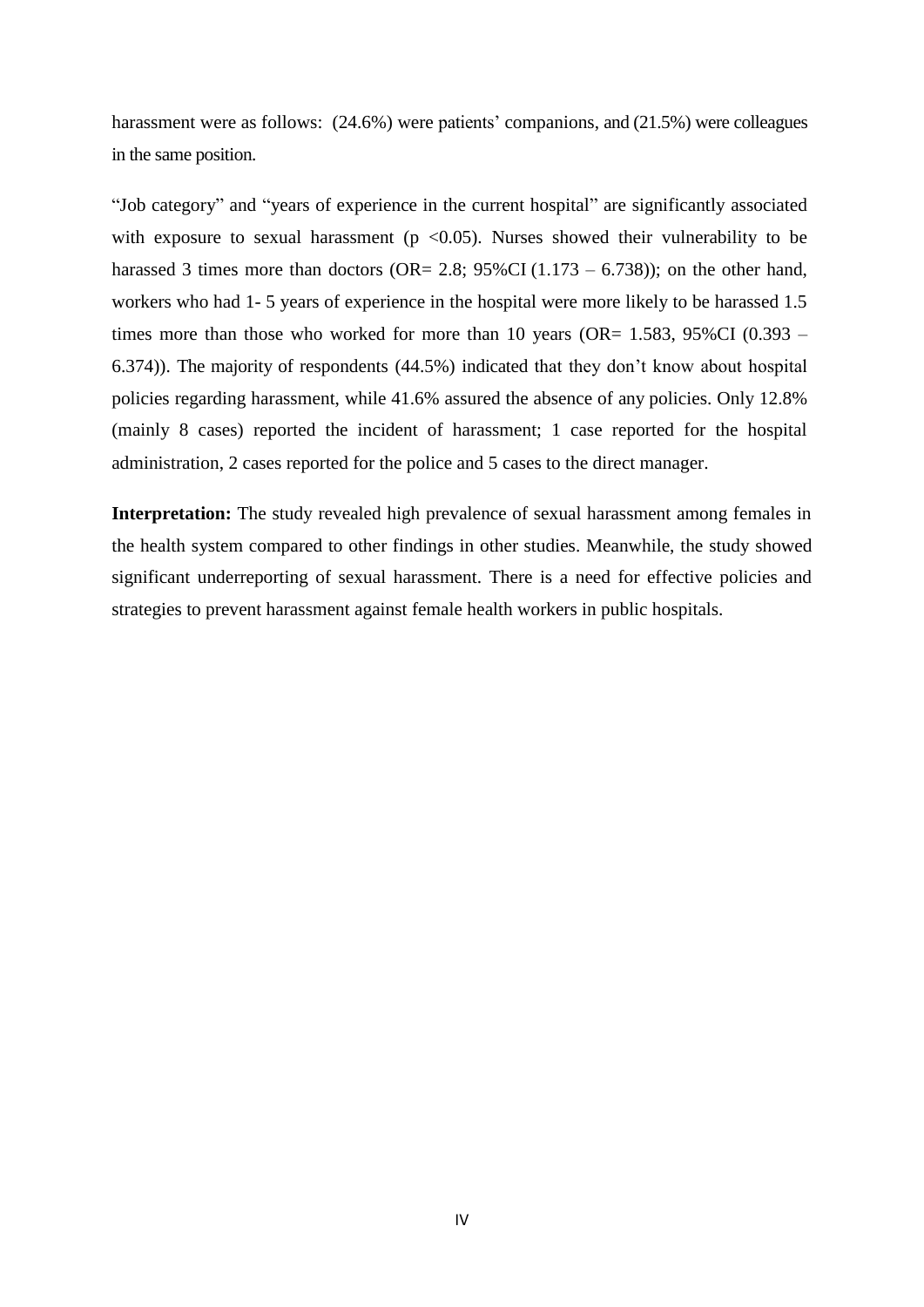### **Contents**

<span id="page-8-0"></span>

| 1.1   |  |
|-------|--|
| 1.2   |  |
| 1.3   |  |
| 1.3.1 |  |
| 1.3.2 |  |
| 1.4   |  |
| 1.4.1 |  |
| 1.4.2 |  |
| 1.4.3 |  |
| 1.4.4 |  |
| 1.4.5 |  |
| 1.4.6 |  |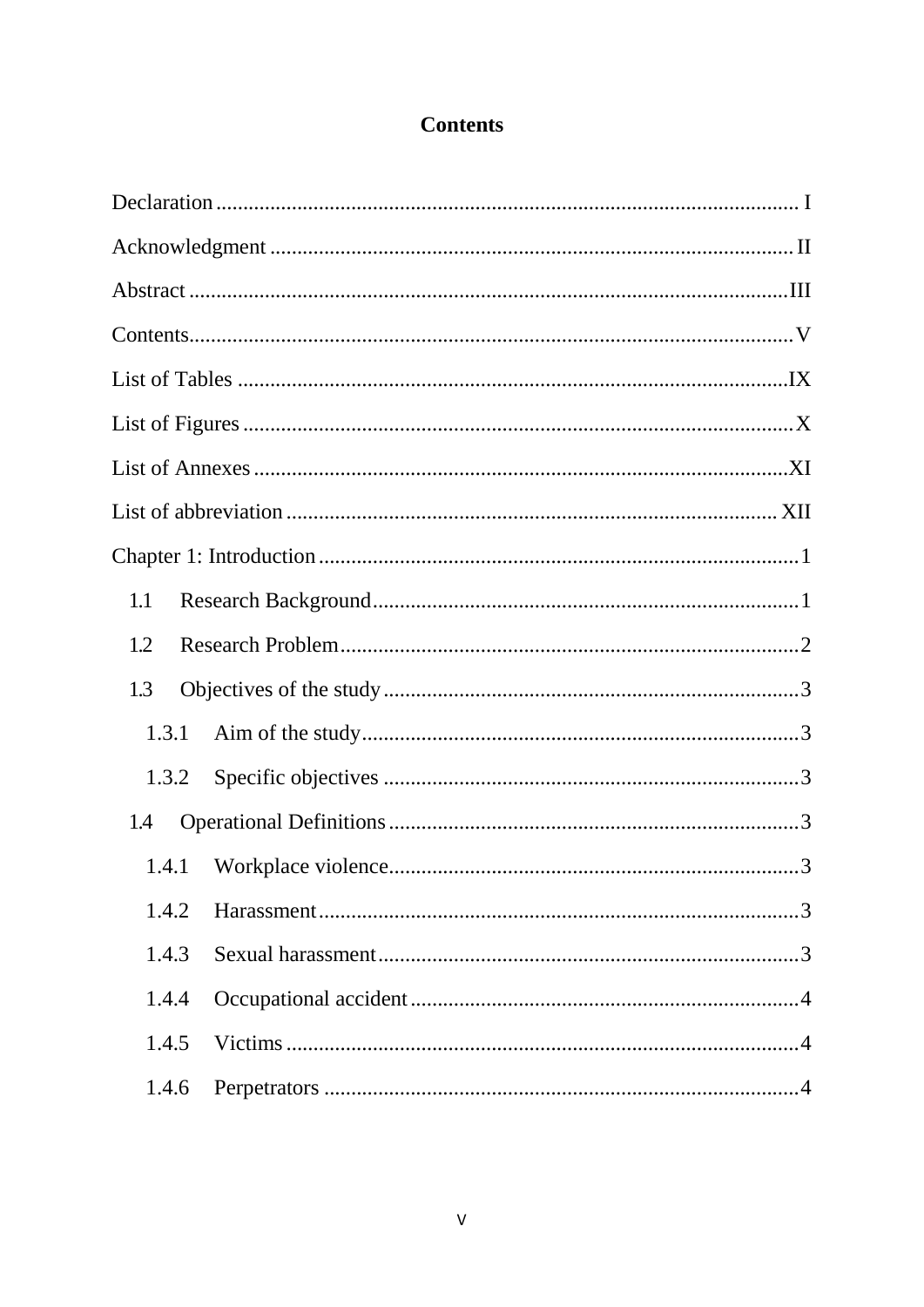| 2.1   |       |  |
|-------|-------|--|
| 2.1.1 |       |  |
|       | 2.1.2 |  |
|       | 2.1.3 |  |
| 2.2   |       |  |
| 2.3   |       |  |
| 2.4   |       |  |
| 2.5   |       |  |
|       |       |  |
| 3.1   |       |  |
| 3.2   |       |  |
| 3.3   |       |  |
|       |       |  |
|       |       |  |
| 3.4   |       |  |
|       |       |  |
|       |       |  |
| 4.2   |       |  |
| 4.3   |       |  |
| 4.4   |       |  |
| 4.5   |       |  |
| 4.6   |       |  |
| 4.7   |       |  |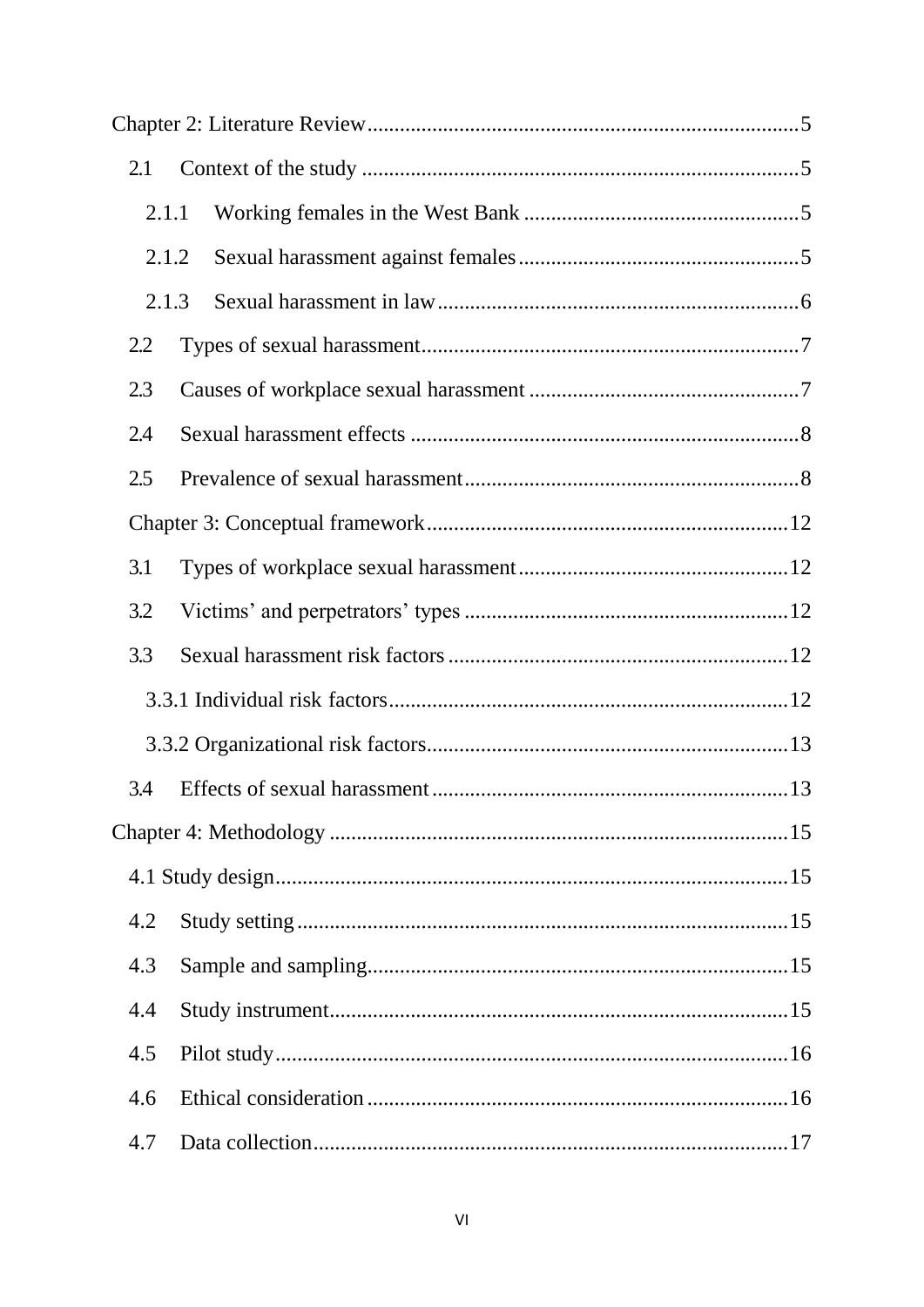| 4.8 |                                                                                 |  |
|-----|---------------------------------------------------------------------------------|--|
| 4.9 |                                                                                 |  |
|     |                                                                                 |  |
| 5.1 |                                                                                 |  |
|     |                                                                                 |  |
|     |                                                                                 |  |
|     |                                                                                 |  |
|     |                                                                                 |  |
|     |                                                                                 |  |
|     | 5.1.6 Reaction of the participants against the perpetrators on the incident .24 |  |
|     |                                                                                 |  |
|     |                                                                                 |  |
| 5.2 |                                                                                 |  |
|     |                                                                                 |  |
|     | 5.2.2 Respondents' characteristics and exposure to sexual harassment 27         |  |
|     | 5.2.3 Regression of respondents' characteristics with exposure to sexual        |  |
| 6.1 |                                                                                 |  |
| 6.2 |                                                                                 |  |
| 6.3 |                                                                                 |  |
| 6.4 | Victims' Reaction to Sexual Harassment & Impacts33                              |  |
| 6.5 |                                                                                 |  |
| 6.6 | Factors Associated with Exposure to Sexual Harassment35                         |  |
|     |                                                                                 |  |
| 7.1 |                                                                                 |  |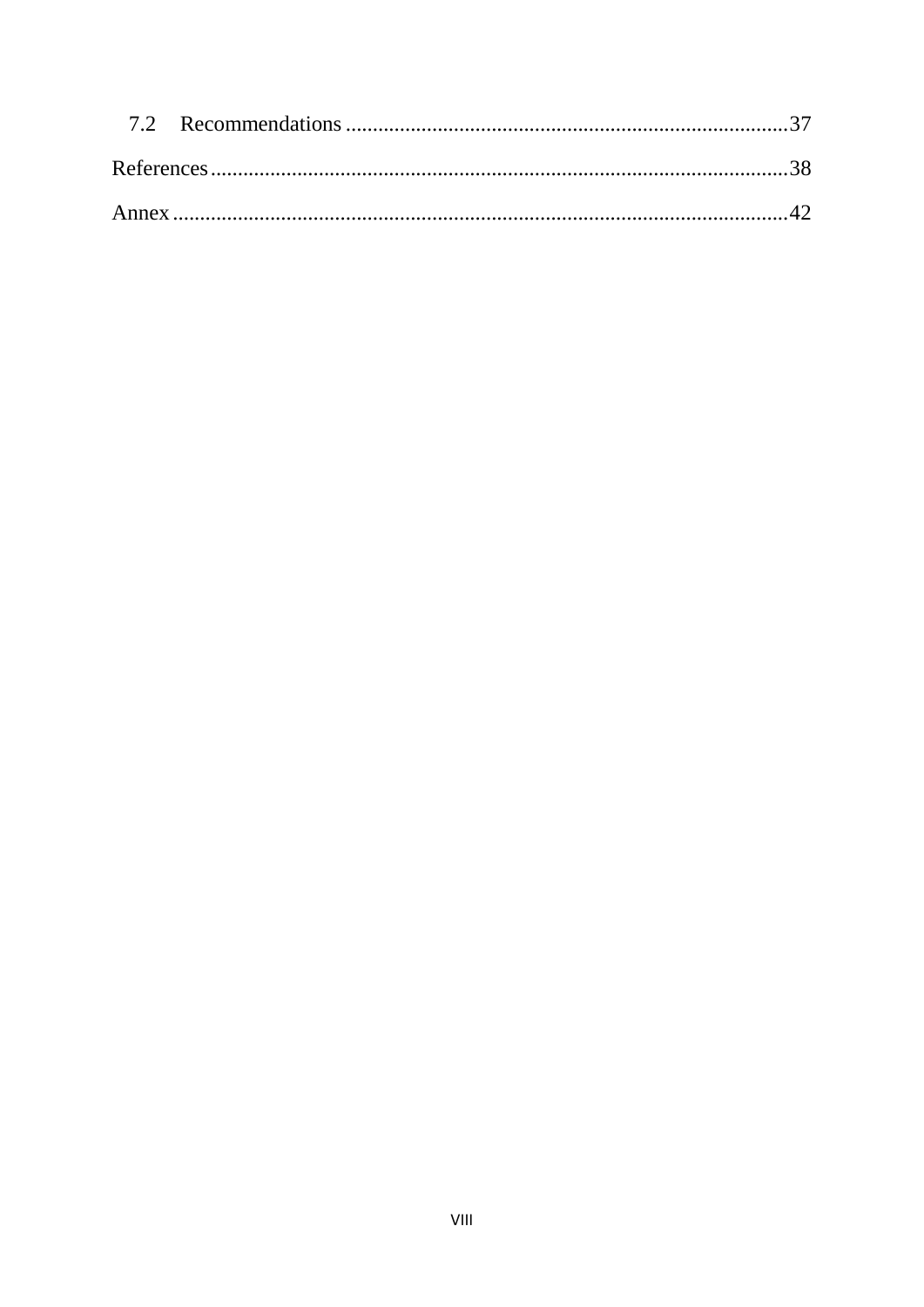## <span id="page-12-0"></span>**List of Tables**

| Table 5. 1: Distribution of participants according to demographic characteristics |
|-----------------------------------------------------------------------------------|
|                                                                                   |
| Table 5. 2: Characteristics of last incidence of sexual harassment in the last 12 |
|                                                                                   |
|                                                                                   |
|                                                                                   |
|                                                                                   |
| Table 5. 6: Exposure to sexual harassment according to demographic                |
|                                                                                   |
| Table 5.7: Respondents characteristics and exposure to sexual harassment29        |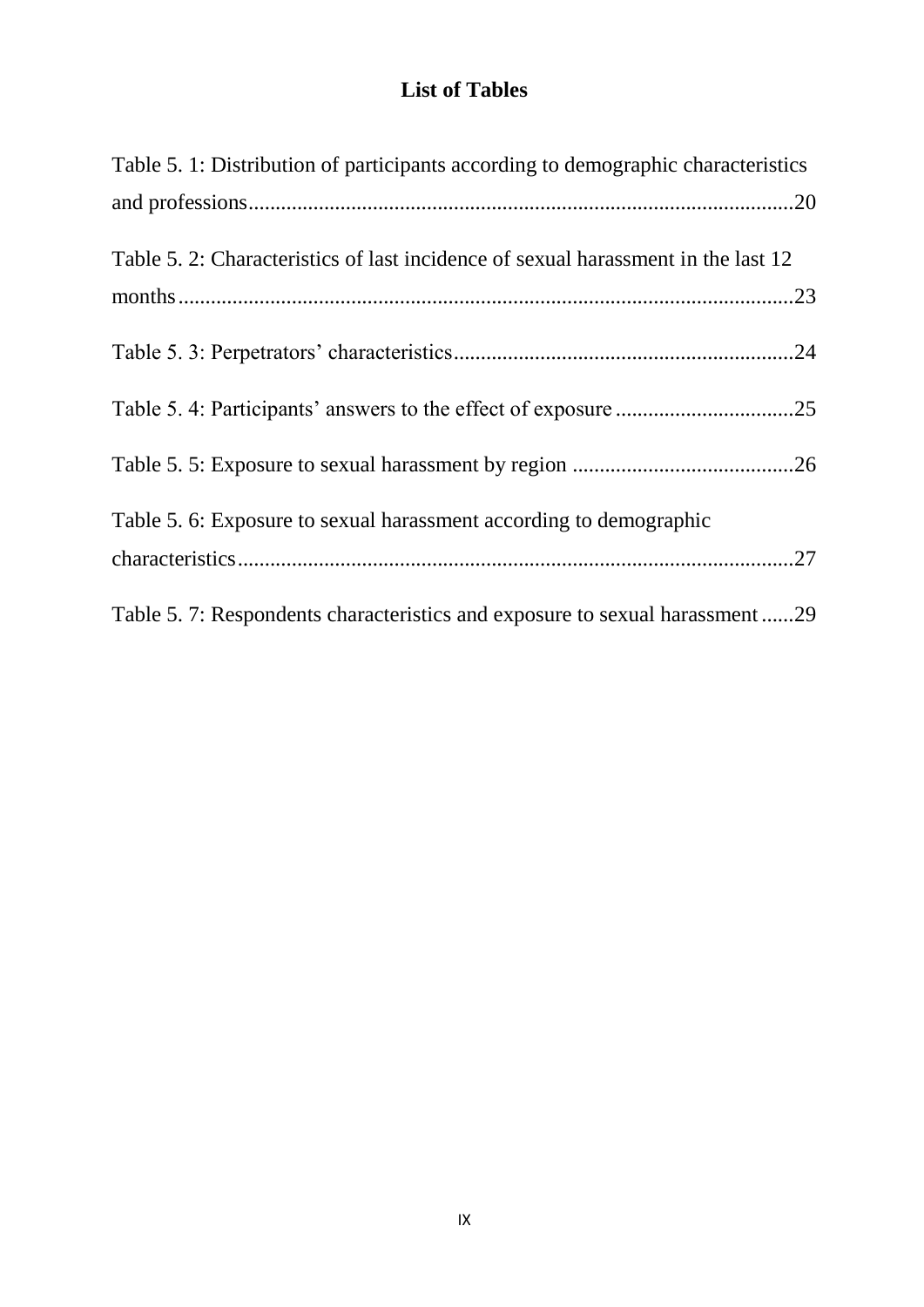## **List of Figures**

<span id="page-13-0"></span>

| Figure 5. 1: Participants according to their experience in current hospital |  |
|-----------------------------------------------------------------------------|--|
|                                                                             |  |
|                                                                             |  |
|                                                                             |  |
|                                                                             |  |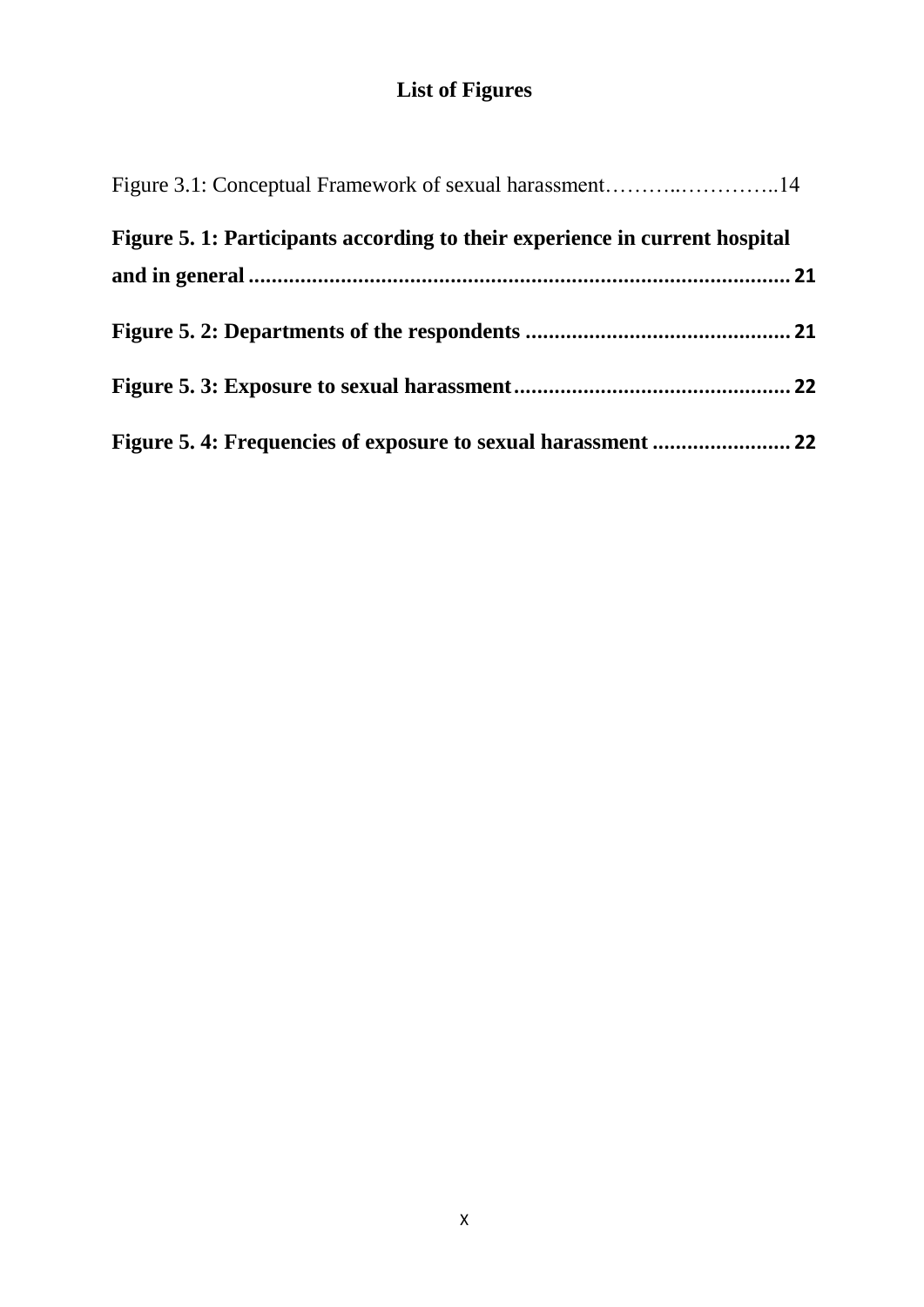## **List of Annexes**

<span id="page-14-0"></span>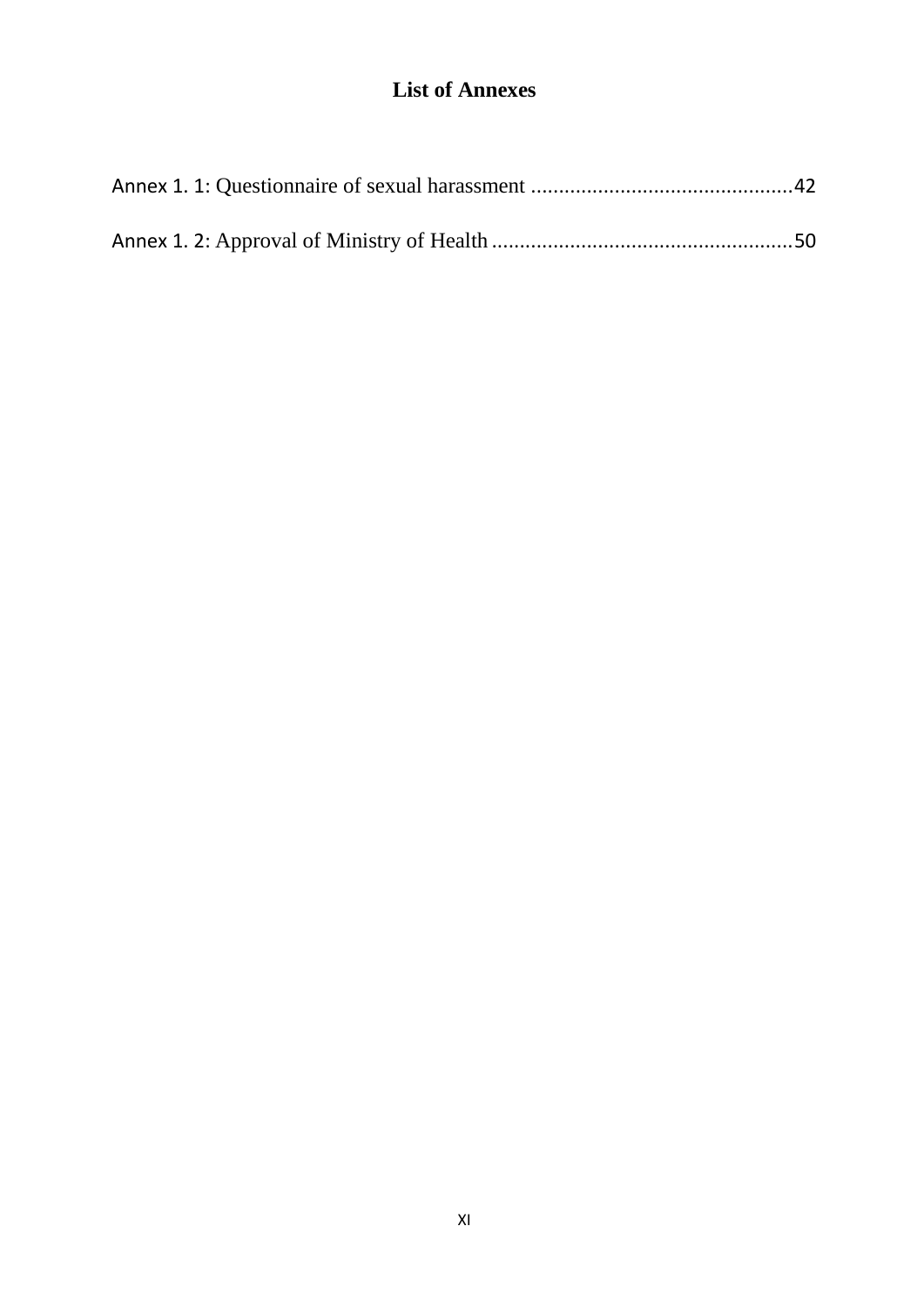**التحرش الجنسي بالعامالت في المستشفيات العامة في الضفة الغربية**

إعداد: ميس فيصل عزالدين أبوعصب

إشراف9 د. معتصم حمدان

#### **الملخص**

يعتبر التحرش الجنسي أحد أكثر أنواع العنف شيوعا ضد المرأة، موجود في جميع أنحاء العالم في مختلف الأصعدة المهنية والثقافية. يعرّف البنك الدولي التحرش الجنسي بأنه أي فعل جنسي غير مرغوب به، أو طلب الحصول على منفعة جنسية، أو أي سلوك لفظي أو غير لفظي أو مادي ذي طبيعة جنسية يتداخل بشكل غير منطقي مع العمل، أو يصبح شرطا لمعمل، أو يخمق خوفا أو عدائية أو بيئة مسيئة. هذا و تعتبر مشكمة التحرش الجنسي في مكان العمل انتهاكا لحقوق االنسان. وفقا لجهاز اإلحصاء الفلسطيني؛ ارتفع عدد النساء اللواتي انضممن للقوى العاملة من 10.3% في عام 2001 إلى 19% في عام 2017. و بالتالي ازداد تعرضهن للتحرش الجنسي في مكان العمل. عندما يتم التحرش بالمرأة في مكان العمل، هو لا يزعجها فقط، بل يخلق جوا من التوتر، مما يجعل العمل أكثر صعوبة وأقل انتاجية. وبالعادة كثيرا ما تلوم المرأة نفسها وتشكك في تقديرها لذاتها في حال تعرضها لتحرش جنسي.

تهدف الدراسة إلى؛ توضيح مدى انتشار التحرش الجنسي في مكان العمل ضد العامالت في المستشفيات العامة في الضفة الغربية، ما هية العواقب المرتبطة به و أسبابه.

منهجية البحث؛ اتبعت الدراسة منهجية الوصف التحليلي المقطعي الذي شمل جميع العاملات في المستشفيات العامة في الضفة الغربية. احتوت الدراسة عمى 127 عاممة في المستشفيات شمال ووسط وجنوب الضفة الغربية موزعة بين (الممرضات، الطبيبات، العاملات في المهن الطبية المساندة وموظفات الاستقبال والإداريات) كل حسب نسبة تمثيله في المستشفى. لقد تم تطوير الاستبيان المستخدم بالبحث من استبيان منظمة الصحة العالمية ليطابق منهجية البحث. و قد كانت نسبة الاستجابة 87%. جرى تحميل البيانات باستخدام برنامج SPSS.

خلصت الدراسة إلى أن معدل انتشار التحرش الجنسي بين المشاركات بالبحث (27.3%). أكثر أنواع التحرش الجنسي شيوعا كانت التحرش اللفظي (44.6%). أما بالنسبة لمن قام بالتحرش فكانت )%13.5( من مرافقين المرضى و )%10.4( من زمالء بنفس المستوى الوظيفي.